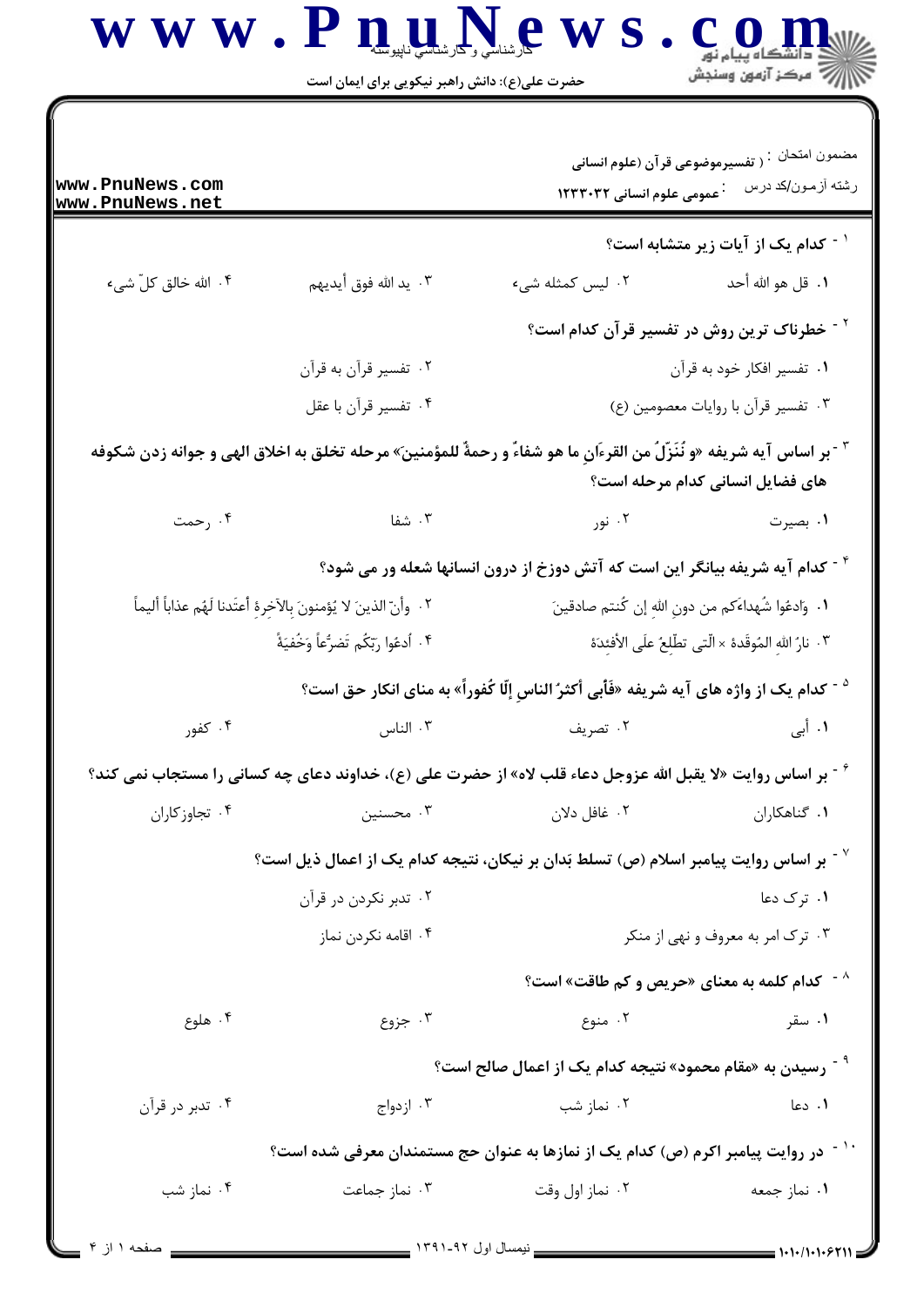$\bf{W} \ \bf{W} \ \bf{W} \ \bf{P} \ \bf{u} \mathbf{u}$ 

حضرت علی(ع): دانش راهبر نیکویی برای ایمان است

| www.PnuNews.com<br>www.PnuNews.net                                                                                                |                                                                     | <b>1233 مومی علوم انسانی ۱۲۳۳۰۳۲</b>                                                                  | مضمون امنحان : تفسيرموضوعي قرآن (علوم انساني )<br>رشته أزمون/كد درس    |  |
|-----------------------------------------------------------------------------------------------------------------------------------|---------------------------------------------------------------------|-------------------------------------------------------------------------------------------------------|------------------------------------------------------------------------|--|
|                                                                                                                                   |                                                                     |                                                                                                       | <sup>۱۱ -</sup> کدام یک از سوره های زیر دوبار نازل شده است؟            |  |
| ۰۴ کوثر                                                                                                                           | ۰۳ حمد                                                              | ۰۲ توحید                                                                                              | ۰۱ قدر                                                                 |  |
|                                                                                                                                   |                                                                     | <sup>۱۲ -</sup> «توحید در عبادت و توحید در نقطه تکیه گاه انسانها» در کدام آیه بیان شده است؟           |                                                                        |  |
|                                                                                                                                   | ٢. الرّحمنِ الرّحيمِ                                                |                                                                                                       | ٠١. الحمدُ للهِ ربّ العالمينَ                                          |  |
|                                                                                                                                   | ۰۴ إياك نعبدُ و إياك نستعينُ                                        |                                                                                                       | ٠٣ مالک يوم الدّين                                                     |  |
| <sup>۱۲ -</sup> حضرت علی (ع) در تفسیر کدام آیه می فرماید: «خداوندا، توفیقاتی را که در گذشته بر ما ارزانی داشتی و به برکت آن تو را |                                                                     | اطاعت کردیم، همچنان ادامه ده تا در آینده عمرمان نیز تو را اطاعت کنیم»؟                                |                                                                        |  |
|                                                                                                                                   | ٠٢ مالک يوم الدين                                                   |                                                                                                       | ٠١. اهدنا الصراط المستقيم                                              |  |
|                                                                                                                                   | ۰۴ صراط الذين انعمت اليهم                                           |                                                                                                       | ٠٣ الرحمن الرحيم                                                       |  |
|                                                                                                                                   |                                                                     | <sup>۱۴ -</sup> در سوره مبارکه حمد کدام کلمه به معنای «گمراهان لجوج» به کار رفته است؟                 |                                                                        |  |
| ۰۴ المغضوب عليهم                                                                                                                  | ۰۳ الدین                                                            | ۰۲ نستعین                                                                                             | ٠١. الضالين                                                            |  |
|                                                                                                                                   | نصاری، یهود و مشرکان عرب به ترتیب چه کسانی را فرزند خدا می دانستند؟ |                                                                                                       |                                                                        |  |
|                                                                                                                                   | ۰۲ مسیح، عزیر، ملائکه                                               |                                                                                                       | ۰۱ عزیر، موسی، بتها                                                    |  |
|                                                                                                                                   | ۰۴ موسی، عیسی، ملائکه                                               |                                                                                                       | ۰۳ مسیح، ملائکه، منات                                                  |  |
|                                                                                                                                   |                                                                     | ٔ آبر اساس روایت امام صادق (ع) تحکیم مقدرات در کدام یک از شبهای ماه مبارک رمضان است؟                  |                                                                        |  |
| ۰۴ شب بیست و هفتم                                                                                                                 | ۰۳ شب بیست و سوم                                                    | ۰۲ شب بیست و یکم                                                                                      | ۰۱ شب نوزدهم                                                           |  |
|                                                                                                                                   |                                                                     |                                                                                                       | $^{\circ}$ ' ^ - منظور از «والجار ذی القربی» چه کسانی هستند $^{\circ}$ |  |
| ۰۴ همسفران                                                                                                                        | ۰۳ همسایگان نزدیک                                                   | ۰۲ همسایگان دور                                                                                       | ۰۱ دوست و رفيق                                                         |  |
|                                                                                                                                   |                                                                     | <sup>۱۸ -</sup> در آيه شريفه «وَ يَنهى عنِ الفَحشاءِ وَ المُنكَرِ وَ البَغيِ» منظور از «منكر» چيست؟   |                                                                        |  |
| ۰۴ گناهان پنهان                                                                                                                   | ۰۳ خودبرتربینی                                                      | ۰۲ ظلم                                                                                                | ۰۱ گناهان آشکار                                                        |  |
|                                                                                                                                   |                                                                     | <sup>١٩ -</sup> آيه شريفه «مَن يَشفع شفاعةً حسنةً يَكُن لهُ نصيبٌ منها» بيانگر كدام پيام اجتماعي است؟ |                                                                        |  |
|                                                                                                                                   | ۰۲ خیرخواهی                                                         |                                                                                                       | ۰۱ مشارکت ورزی                                                         |  |
|                                                                                                                                   | ۰۴ برقراری پیوندهای خویشاوندی                                       |                                                                                                       | ۰۳ عدالت ورزی                                                          |  |
|                                                                                                                                   |                                                                     |                                                                                                       |                                                                        |  |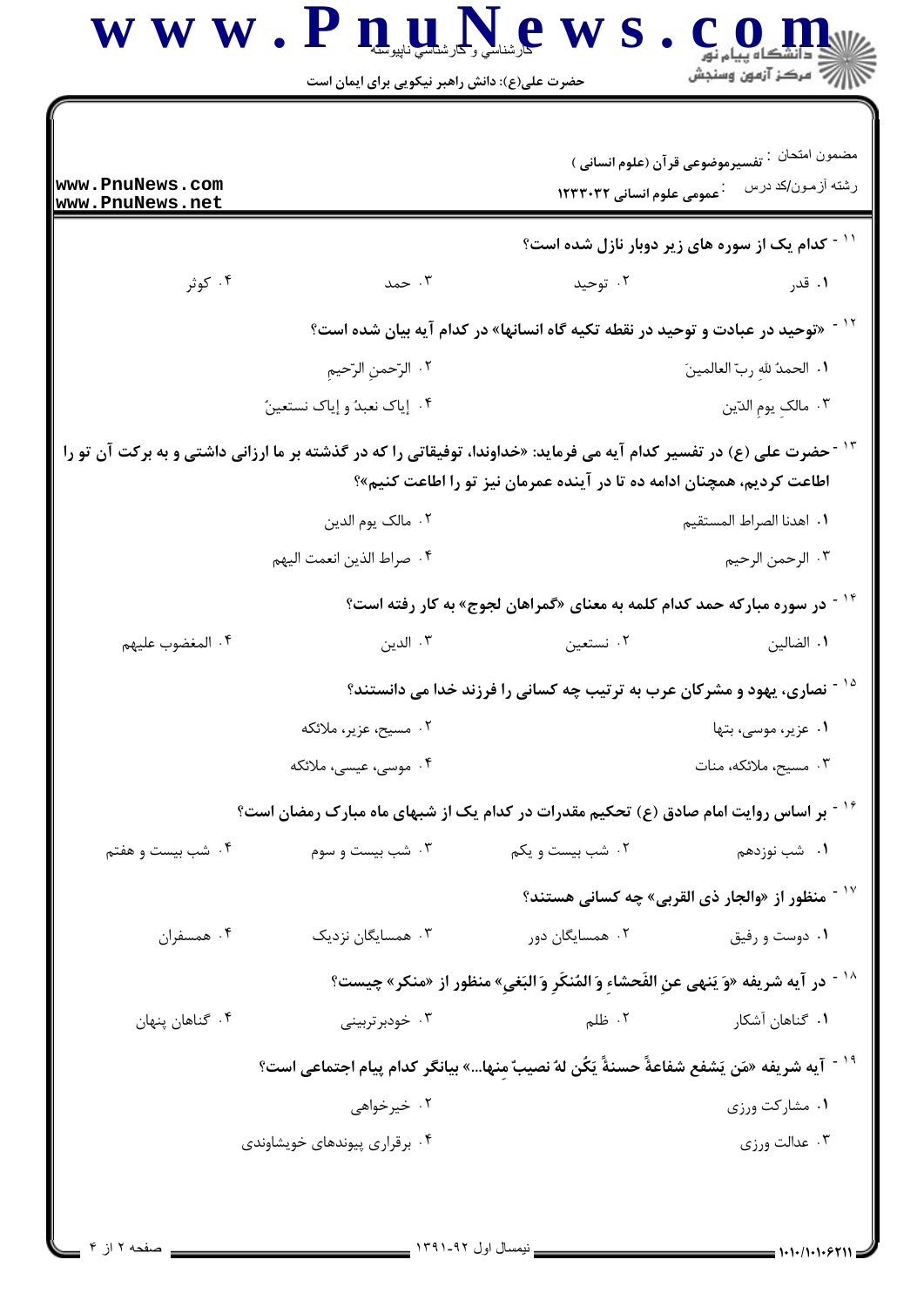

حضرت علی(ع): دانش راهبر نیکویی برای ایمان است

| www.PnuNews.com<br>www.PnuNews.net                                                                                                                              |                                                   | <b>1233 عمومی علوم انسانی ۱۲۳۳۰۳۲</b>                                                                                         | مضمون امتحان : تفسيرموضوعي قرآن (علوم انساني )<br>رشته أزمون/كد درس |  |
|-----------------------------------------------------------------------------------------------------------------------------------------------------------------|---------------------------------------------------|-------------------------------------------------------------------------------------------------------------------------------|---------------------------------------------------------------------|--|
| ` <sup>۲</sup> - طبق روایت پیامبر اسلام (ص) مبغوض ترین عمل نزد خداوند چیست؟                                                                                     |                                                   |                                                                                                                               |                                                                     |  |
| ۰۴ شرک به خداوند                                                                                                                                                | ۰۳ قطع رحم                                        | ۰۲ طلاق                                                                                                                       | ۰۱ ظلم به پدر و مادر                                                |  |
| لمن حضرت على (ع) از مصاديق بارز آيه «قل هل ننبئكم بالاخسرين اعمالا الذين ضل سعيهم فى الحيوه الدنيا و هم يحسبون ا<br>انهم یحسنون صنعا» را چه کسانی معرفی می کند؟ |                                                   |                                                                                                                               |                                                                     |  |
|                                                                                                                                                                 | ۰۲ رشوه خواران                                    |                                                                                                                               | ١. رهبان ها                                                         |  |
|                                                                                                                                                                 | ۰۴ ظالمان به حقوق همسایه                          |                                                                                                                               | ۰۳ اسراف کنندگان                                                    |  |
| <sup>۲۲ -</sup> کدام گزینه پیرامون «رحمت» و «مودت» صحیح است؟                                                                                                    |                                                   |                                                                                                                               |                                                                     |  |
|                                                                                                                                                                 |                                                   |                                                                                                                               | ٠١. رحمت غالبا جنبه متقابل دارد                                     |  |
|                                                                                                                                                                 |                                                   | ۰۲ رحمت انگیزه ارتباط در آغاز کار است و مودت در پایان                                                                         |                                                                     |  |
|                                                                                                                                                                 |                                                   |                                                                                                                               | ۰۳ مودت غالبا جنبه متقابل دارد                                      |  |
|                                                                                                                                                                 |                                                   | ۰۴ رحمت مربوط به بزرگترها و مودت مربوط به فرزندان است                                                                         |                                                                     |  |
|                                                                                                                                                                 |                                                   | <sup>۲۳ -</sup> آیه «لا تَخضَعنَ بالقَولِ» بیانگر کدام معنا پیرامون سخن گفتن است؟                                             |                                                                     |  |
| ۰۴ انگیزه سخن گفتن                                                                                                                                              | ۰۳ محتوای سخن                                     | ۰۲ کیفیت سخن گفتن                                                                                                             | ٠١ كميت سخن گفتن                                                    |  |
|                                                                                                                                                                 |                                                   |                                                                                                                               | <sup>۲۴ -</sup> کدام واژه به معنای «آشکار شدن در برابر مردم» است؟   |  |
| ۰۴ عاشِرُوهنّ                                                                                                                                                   | ۰۳ لَخضَعنَ                                       | ۰۲ تَبرّج                                                                                                                     | ١. قَرنَ                                                            |  |
|                                                                                                                                                                 |                                                   | <sup>۲۵ -</sup> «کفو شرعی» بودن به کدام یک از ویژگیهای دو همسر اشاره دارد؟                                                    |                                                                     |  |
| ۰۲ تناسب فرهنگی زن و مرد                                                                                                                                        |                                                   |                                                                                                                               | ٠١ مسلمان بودن                                                      |  |
|                                                                                                                                                                 | ۰۴ تناسب روحیات زن و شوهر<br>۰۳ تناسب وضع اقتصادي |                                                                                                                               |                                                                     |  |
|                                                                                                                                                                 |                                                   | <sup>۲۶ -</sup> «ملوم و محسور» شدن نتیجه کدام یک از اعمال انسان است؟                                                          |                                                                     |  |
|                                                                                                                                                                 | ۰۲ ربا خواری                                      |                                                                                                                               | ۰۱ بذل و بخشش بی حساب                                               |  |
|                                                                                                                                                                 | ۰۴ پرداخت نکردن زکات                              |                                                                                                                               | ۰۳ انفاق نکردن                                                      |  |
|                                                                                                                                                                 |                                                   | <sup>۲۷ -</sup> پیامبر اسلام (ص) در شب معراج افرادی با شکمهای بزرگ دیدند که توان برخاستن و راه رفتن نداشتند. جبرئیل این افراد |                                                                     |  |
|                                                                                                                                                                 |                                                   |                                                                                                                               | را چه کسانی معرفی کرد؟                                              |  |
| ۰۴ ربا خواران                                                                                                                                                   | ۰۳ رشوه گیرندگان                                  | ۰۲ رشوه دهندگان                                                                                                               | ۰۱ اهل تبذير                                                        |  |
| صفحه ۳ از ۴                                                                                                                                                     |                                                   |                                                                                                                               | 1010/10106211                                                       |  |